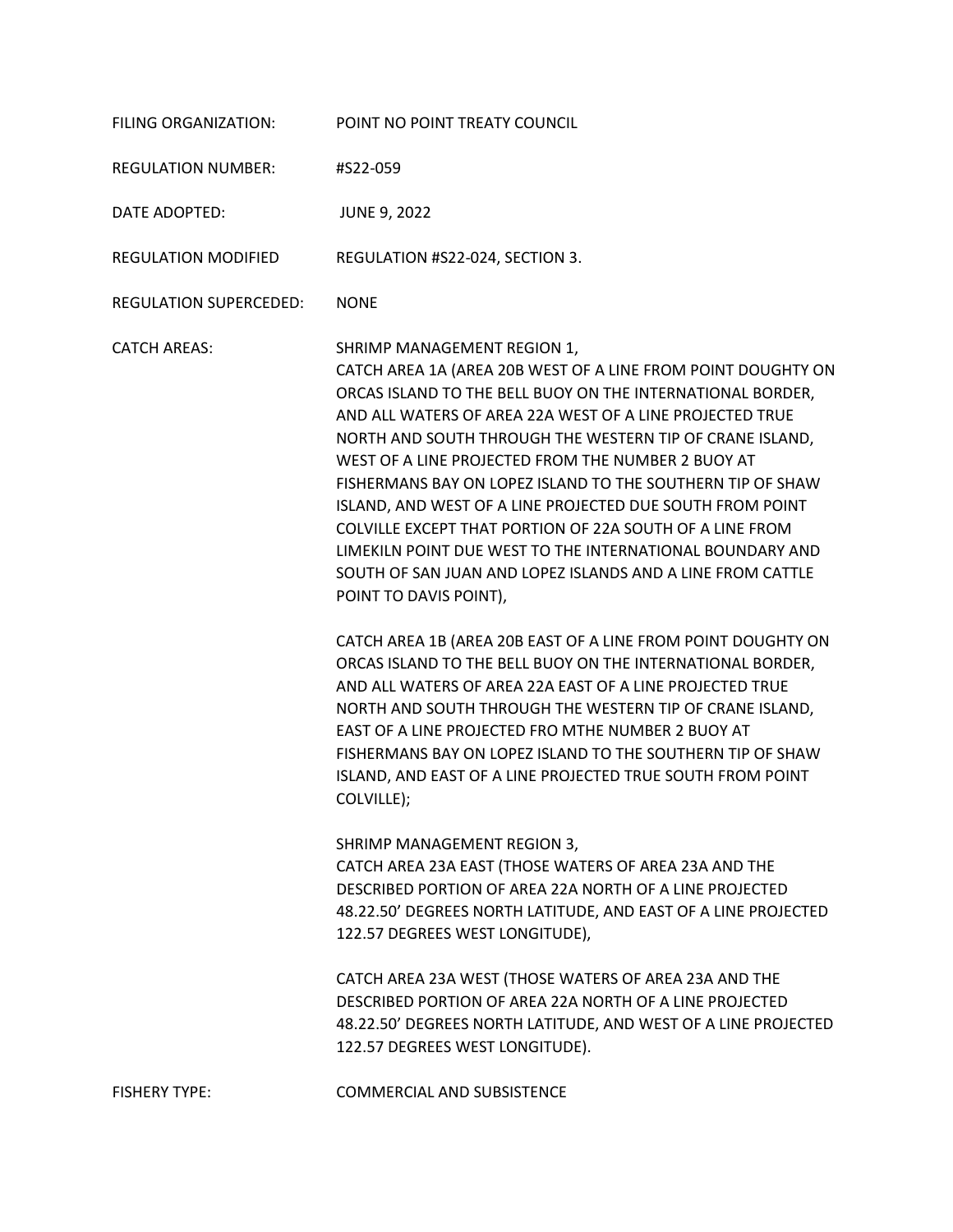SPECIES: SPOT SHRIMP (*Pandalus platycerus*)

ON/OFF RESERVATION: OFF

EFFECTIVE DATES: JULY 5, 2022

DAYS/HOURS:

- 1. FOR CATCH AREAS 23A EAST, 23A WEST, AND 1A: OPEN FROM 10:00 AM TO 3:00 PM TUESDAY, JULY 5.
- 2. FOR CATCH AREA 1B: OPEN FROM 8:00 AM TO 4:00 PM TUESDAY, JULY 5.

## GEAR RESTRICTIONS:

- 1. AS PER REGULATION #S22-024, SECTION 5
- 2. THE MAXIMUM TOTAL NUMBER OF POTS AND/OR RING NETS COMBINED PER VESSEL IN THIS FISHERY IS 25 FOR ALL CATCH AREAS OTHER THAN 1B. FOR CATCH AREA 1B, THE MAXIMUM TOTAL NUMBER OF POTS AND/OR RING NETS COMBINED PER VESSEL IN THIS FISHERY IS 35.
- 3. THE MINIMUM MESH SIZE FOR SHRIMP POTS AND RING NETS IS ONE INCH, AS DEFINED IN REGULATION #S22-024, SECTION 5, EXCEPT FOR FLEXIBLE (WEB) MESH POTS, FOR WHICH THE MESH MUST BE A MINIMUM OF 1 3/4 INCH STRETCH MEASURE. THERE IS NO MINIMUM MESH SIZE FOR ENTRY TUNNELS, BUT TUNNELS CAN ONLY BE LOCATED ON THE SIDES OF THE POTS.
- 4. ALL POTS AND RING NETS SHALL HAVE BUOYS ATTACHED. BUOYS MAY BE ANY COLOR EXCEPT YELLOW OR ANY COMBINATION OF RED AND WHITE. BUOYS MUST REMAIN FLOATING AT ALL TIMES EXCEPT DURING EXTREME TIDES. BUOYS WILL ALSO BE MARKED WITH THE TRIBE'S INITIALS AND WITH THE FISHER'S ID NUMBER. BUOY LINES WILL BE WEIGHTED TO KEEP THE LINES FROM FLOATING.

HARVEST RESTRICTIONS:

- 1. THE TARGET HARVEST IN EACH CATCH AREA IS AS FOLLOWS:
	- a. 1A 36,916 POUNDS
	- b. 1B 7,000 POUNDS
	- c. 23AE 20,450 POUNDS
	- d. 23AW 20,000 POUNDS
- 2. THE DAILY SUBSISTENCE HARVEST LIMIT IS 20 LBS PER FISHER.
- 3. ALL FISHERS MUST BE REGISTERED FOR THIS FISHERY WITH THEIR RESPECTIVE TRIBAL FISHERIES OFFICE BEFORE PARTICIPATING IN THE FISHERY. FISHERS MAY NOT FISH IN ANY CATCH MANAGEMENT AREA OTHER THAN THE ONE THAT THEY ARE REGISTERED FOR.
- 4. FISHERS MUST ADHERE TO ANY TRIBAL SOCIAL DISTANCING PROTOCOLS WHILE AT THE BOAT LAUNCH AND ON THE WATER.

HARVEST REPORTING:

1. AS PER REGULATION #S22-024, SECTION 8.